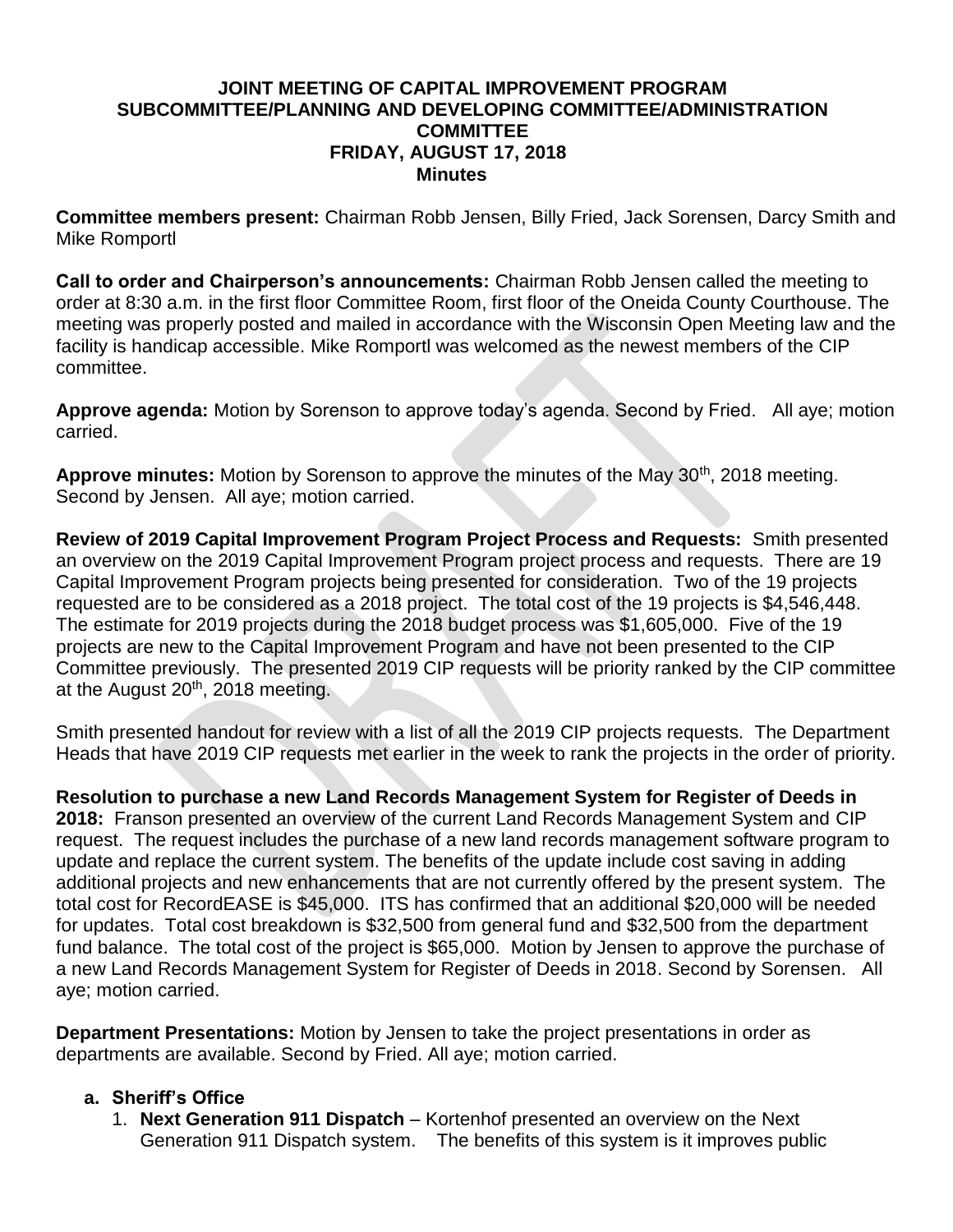emergency communication services in a growing wireless mobile society. In additional to calling 911 from a phone, it intends to enable the public to transmit text, images, video and data to the 911 Center. This infrastructure is intended to replace the current services over time. Replacement will consist of two phases. Phase 1 – purchasing and installation of Premise Equipment located in the E911 Center. Phase 2-Connecting Premise Equipment to the ESInet (Emergency Service IP Network) when developed. The 2019 project cost is the mid-range pricing estimate in the amount of \$175,000. Kortenhof stated that if this project is not approved the impact will be that Oneida County will fall behind other counties in the area and this project is something that will need to be done no matter what in the future. There are currently no grants or additional funding for this upgrade.

- 2. **Emergency Medical Dispatch System (Replace/Upgrade Power-Phone System in E911 Center)** – Kortenhof stated this system is used by the E911 Telecommunicators to communicate medical direction during 911 medical emergency calls. The current system in place is not being updated. The system proposed may be integrated into the Computer Aided Dispatch (CAD) system. The total cost of the project is \$35,000.
- 3. **Investigative Division Interview Room Recording System** Hess presented an overview on the current system. The current recording system is approximately ten years old and malfunctions at times causing parts of the interview not to be able to be transferred to a disc for evidence purposes. New technology allows for the recordings to be web based allowing deputies to monitor real time form their desk. The total cost of this project is \$38,100.

#### **b. Buildings and Grounds**

- 1. **Courthouse elevator replacement** Brunette discussed an overview on the Courthouse elevator replacement. The Justification for this project include replacement parts are no longer available for the current elevator due to the age of the system, if the elevator cylinder produces a leak, the elevator would be shut down immediately and not be operable until funding and contracts are in place, components and manufactured and replacement completed. Without a working elevator the building would not be ADA compliant. Romportl asked if there was grant money that could help with the cost of the elevator replacement. Brunette stated there are no grants available from the historical society but that her department will see if other grants may apply. Total project budget is \$936,000. \$150,000 coming from the department fund balance and \$786,000 from the General Fund Balance.
- 2. **Courthouse Security** This project includes installation of additional physical barriers in remaining courthouse offices, provide other security measures outlined by courthouse security, and create single point of entry and ADA complaint drop-off at front entry. The reasoning for the project is to improve public safety as well as the safety of staff, and reduce negative consequences resulting in added liability. \$30,000 of the cost of the project will be coming from the current budget for updating courthouse security. \$235,000 will come from the General Fund. The total project budget is \$235,000. Jensen questioned why the single point of entry is presented as the only courthouse security option. Fried clarified that the Buildings & Grounds was asked to explore the single point of entry in response to Oneida County Board Resolution #54-2017. Romportl felt that the project should be broken down into at least 3 separate projects: installation of physical barriers and single point of entry and courtroom security. It was discussed that this project be broken down into phases. This topic was benched until Monday's meeting.
- 3. **Courthouse 3rd floor renovation** Brunette stated the justification for this project include there is no public rest room located on the third floor and no meeting area for individuals to meet with their lawyers. Total cost for this project is \$445,500.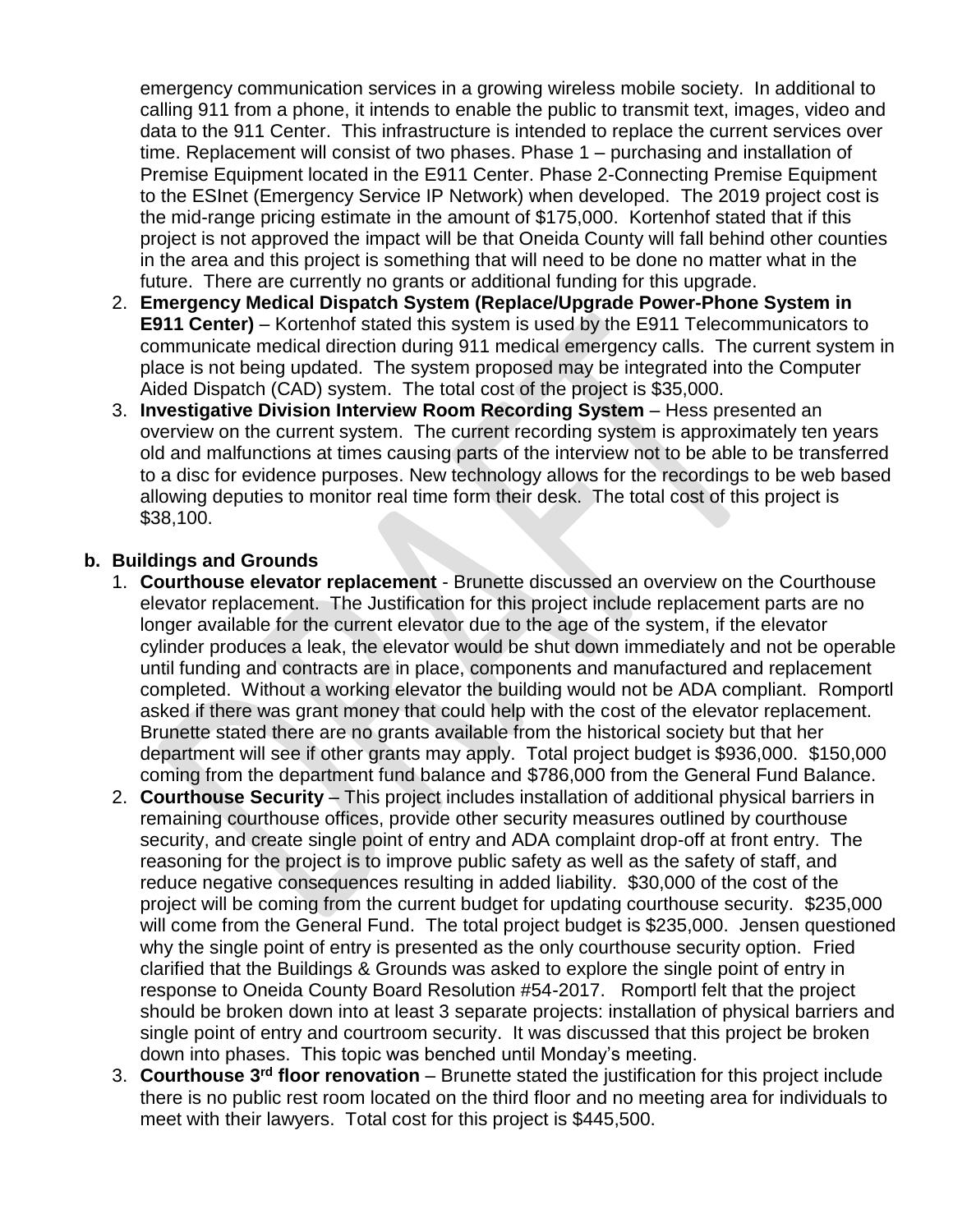4. **Law Enforcement Center Roof Replacement** – Brunette stated that the maintenance of the building is critical to the housing of local and state inmates; Due to potential mold issues, this project will improve employee safety, visitor safety, and inmate safety. The roof replacement includes all areas of the building except the new addition with the garage. The cost for this project is \$750,000.

## **c. Information Technology**

- **1. Upgrade Backup Recovery System and Storage** Rhodes presented an overview on the current backup recovery system and need for the upgrade. The current backup and recovery solution is inadequate for our needs and poses a credible system/data loss scenario. The system cannot support the required data for system recovery in its current state. Upgrading the system software, creating at least 2 offsite repositories and increasing our storage capacity will help ensure a successful recovery of both data and full virtual server system. We do not have the capacity to house up to 7 years of data backups and we required a much larger data storage system to cover our needs. A NAS "network attached storage" system will be installed at both the Sheriff's office and the Department on Aging building to service as our off site locations while maintaining more current backups and recovery files at the courthouse .This would give us the ability to recovery entire servers within hours as opposed to days. The total cost of the project is \$48,522.
- **2. Upgrade Network Infrastructure County Wide Phase 1** Rhodes stated this project would be an upgrade to our network infrastructure and replace all switches, firewalls, routers and fiver runs to increase security, speed, reliability and disaster recovery. Our current network is past the ability to update security settings or to run at high speeds required for new servers and SANs that will be used for projects like the New World upgrade, and digital 911 systems. The majority of our switches are no longer updatable nor do they carry maintenance should something happen to damage them. Newer requirements for network security and speed cannot be met by our current hardware. This is a major network backbone and infrastructure upgrade that will take several years to complete. It is proposed to do this in phases- this being phase 1 and we can and will be able to upgrade a rack or a switch at a time rather than all at once. The total cost of the project is \$614,730. The requested budget for 2019 is \$164,730.
- **3. Server Upgrade** Rhodes stated this project is to replace older out of date server hardware models that are no longer produced or supported. By replacing the 6 oldest servers with up to date hardware and software will allowing the county to fully virtualize the remaining physical servers and host a greater number of virtual servers. The total cost of this project is \$854,955; the 2019 cost is \$170,991.
- **4. Replace MDCs and Laptops in all Sheriff Vehicles** Rhodes presents overview on the current MDC (Mobile Device Computer) and laptops in the sheriff's vehicles. This upgrade would allow an MDC to be assigned to an officer and that device will travel with that officer from vehicle to vehicle or desktop to desktop. Discussion regarding a \$50,000 2016 budget to upgrade MDC was made. The MDCs that were purchased in 2016 was of equipment that is no longer available. Fried asked if there would be additional costs related to maintenance of the system; Rhodes stated that maintenance was included in the total project cost. The total cost of the request is \$169,050.
- **5. Equipment Refresh** This project is part of a standard 7 year replacement cycle. As PCs age and software demands increase they tend to get slower and less reliable. The 2019 cost of this project is \$63,500.
- **6. Redundant Internet Connection** Rhodes stated this project is the implementation of a second/backup internet connection at the LEC. If communications between the courthouse and the LEC is cut-off, email, 911, and all other systems requiring internet access will be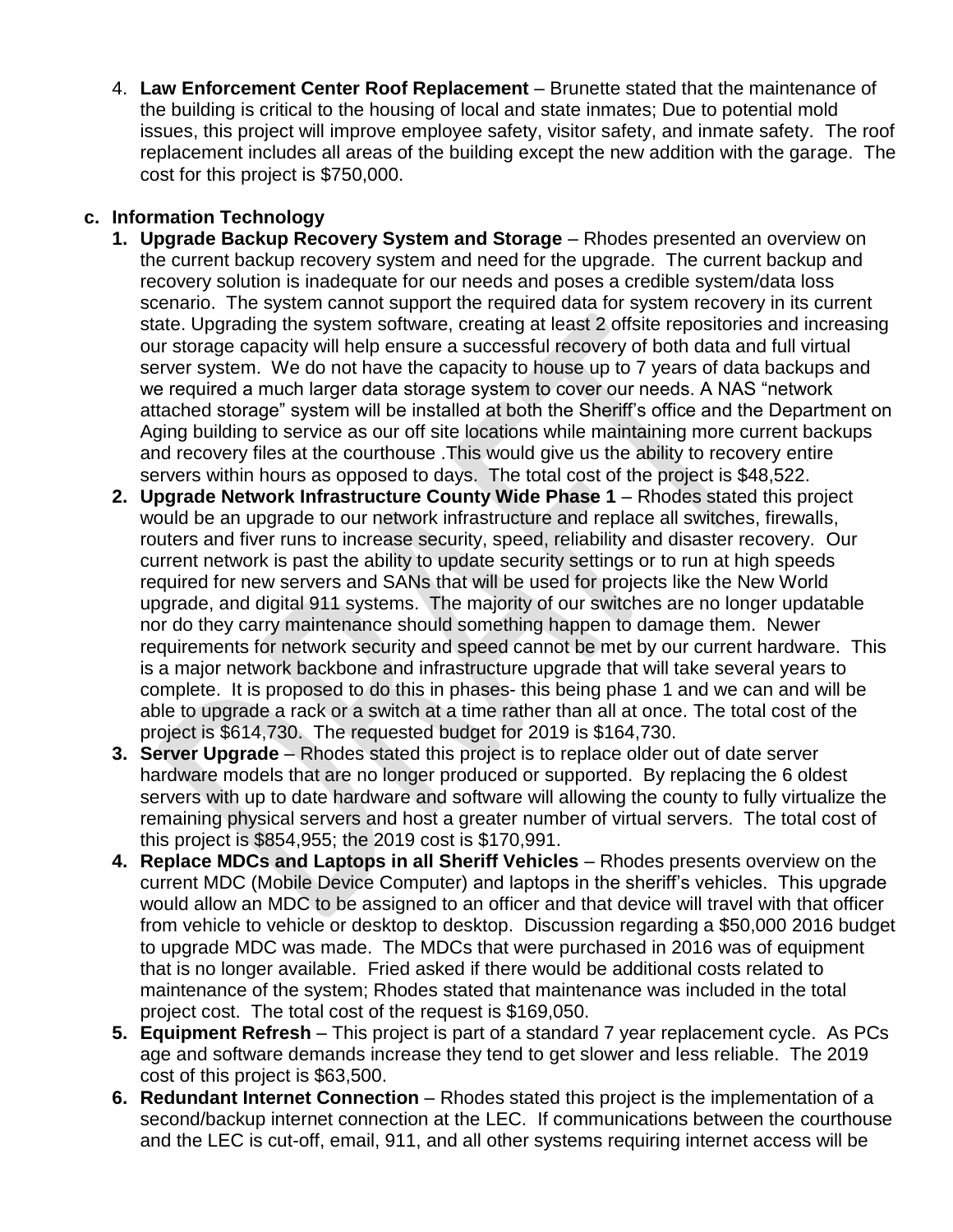unavailable at the LEC. If the county experiences a disruption of internet services provided by Charter, all internet access to all departments will be lost. The risk of outage can be reduced by providing internet access through a second internet provider that originates from the LEC. The 2019 project cost is \$48,455. The operating impact on this project would be an estimated increase in the annual operating expense of \$9,960.

## **d. Highway**

- **1. County Highways** Stefonek presented an overview on this project. Reconstruction of county highways to a level that the expected life will be 30 years with the proper maintenance. Last year the Highway Department was able to reconstruct 8.79 miles, without the additional \$450,000 just over 6 miles would have been completed. Oil prices are starting to rise and without the additional \$450,000 per year, reconstruction will not continue at the current rate and Oneida County will be regressing in the integrity of our road system. \$100,000 would come from Tax Levy and \$350,000 would come from the general fund.
- **2. Oneida County Highway Garage Architectural, Structural, Mechanical, Electrical and Plumbing Assessment** – Stefonek stated that this would not be enhancements to the garage it would maintenance of the current garage. The current HVAC system does not meet current codes, the exhaust system is outdated and cannot be used for the current day equipment.
- **3. Brine Facility** Stefonek stated the Wisconsin DOT is promoting salt brine application for ice and snow removal in lieu of rock salt. They are also purchasing high capacity brine makers for counties, maximum of \$200,000. The counties would have to house the brine machines. Our facility does not have sufficient space for a high capacity brine machine which includes 3 to 4 storage tanks. The brine could be used on both state and county roads. Brief discussion held. In order for Oneida County to do this, a storage building would be need to be built to store the brine. The total cost of the project is \$400,000, \$200,000 would come from state aid.

## **e. Land Information Office/Treasurer/Register of Deeds/Planning & Zoning IT**

- **1. Real property listing, tax application, permitting and sanitary hardware/software replacement** – Romportl presented an overview on this project. This project will impact the Land Information, Treasurer, Planning and Zoning IT and Register of Deeds departments. This project will acquire real property, tax listing, taxation processing, permitting, sanitary and related land records software/hardware to replace the existing AS 400 applications in coordination with IT, Land Info, Planning & Zoning, Treasurer and Register of Deeds. The justification for this project is the continued integration among departments. Most counties have moved off the AS 400 and purchased off the shelf real property tax applications, tax processing and permitting applications and servers to house the applications. It would be necessary and cost advantageous to coordinate the replacement with all departments listed above to ensure an integrated and non-duplicative system. The operating impact would be annual maintenance fees each year which would be new monies since the in-house tax applications are maintained by current IT staff. The cost of the maintenance would likely be covered by land records fees in future years. Currently Register of Deeds and Land information pays for their other software maintenance cost out of land records fees. The total cost of the project is \$33,000 and broken into \$165,000 in 2019 and 2020.
- **f. Treasurer's Office** No individual department 2019 CIP Project request